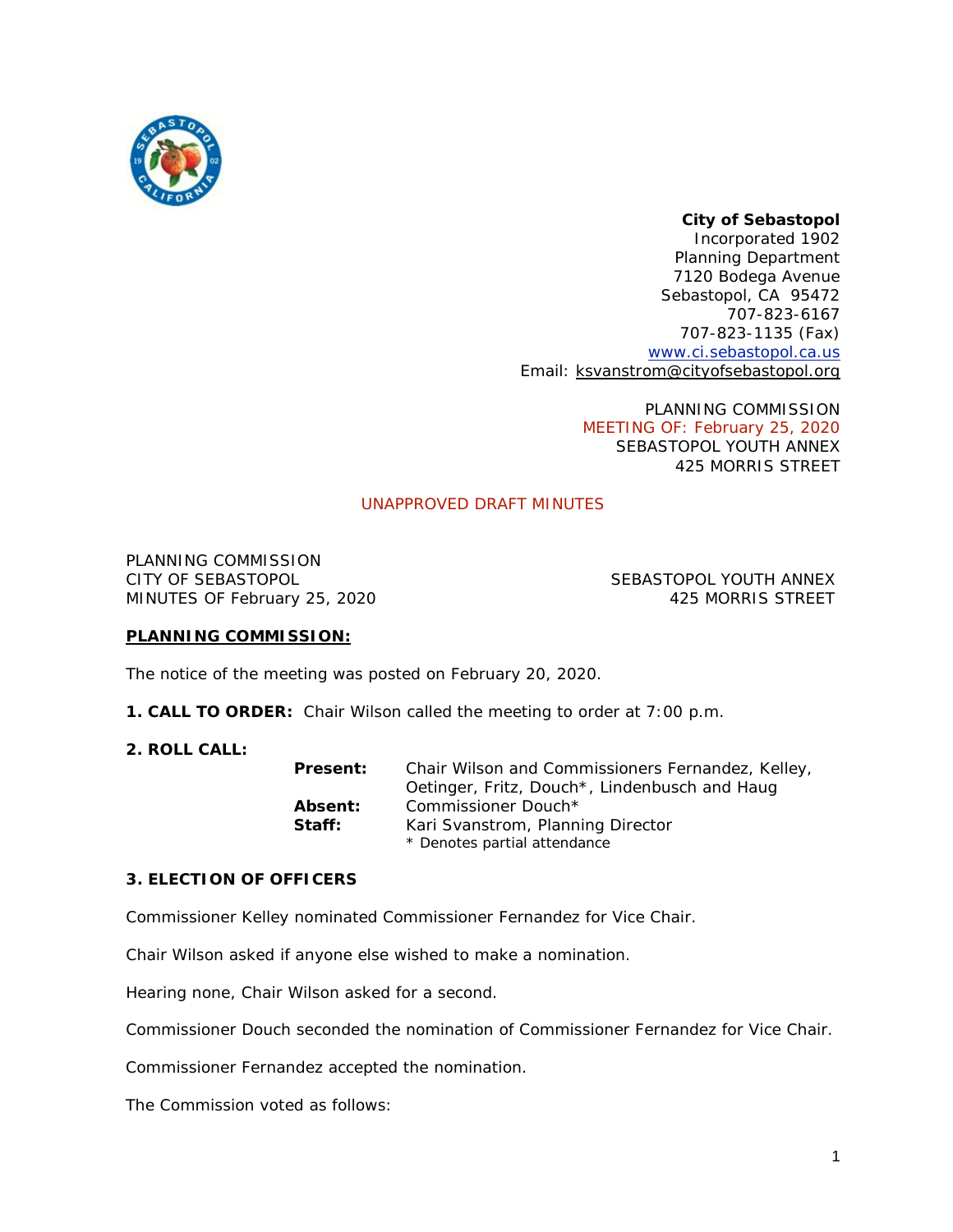| AYES:    | Chair Wilson, and Commissioners Oetinger, Douch, Kelley, |
|----------|----------------------------------------------------------|
|          | Fernandez, Lindenbusch and Fritz                         |
| NOES:    | None.                                                    |
| ABSTAIN: | Commissioner Haug                                        |
| ABSENT:  | <b>None</b>                                              |

The Commission agreed to have Commissioner Fernandez serve as Vice Chair until the next election of both Chair and Vice Chair occurs in April 2020 as called for in their bylaws.

### **4. APPROVAL OF PLANNING COMMISSION MINUTES:** January 28, 2020

Chair Wilson mentioned having informed staff of several clerical errors prior to the meeting.

Director Svanstrom noted clerical errors can be submitted to staff via email while substantive changes should be brought up during the meeting.

Commissioner Fritz made a motion to approve the minutes as amended.

Commissioner Oetinger seconded the motion.

Chair Wilson asked for discussion.

Hearing none, the Commission voted on the motion as follows:

| AYES:        | Chair Wilson, Vice Chair Fernandez, and Commissioners Oetinger, |
|--------------|-----------------------------------------------------------------|
|              | Douch, Fernandez, Kelley, Lindenbusch and Fritz                 |
| NOES:        | None.                                                           |
|              | ABSTAIN: Commissioner Haug                                      |
| ABSENT: None |                                                                 |

#### **5. COMMENTS FROM THE PUBLIC ON ITEMS NOT ON AGENDA:** There were none.

#### **6. STATEMENTS OF CONFLICTS OF INTEREST:** There were none.

**7. PLANNING DIRECTOR'S REPORT** (Update on Future Agendas, Action of Other Boards and City Council)

Director Svanstrom updated the Commission as follows:

- The City Council approved formation of a Design Guideline Subcommittee at their last meeting to work on Design Guideline updates.
	- The composition will include one member of the City Council (Mayor Slayter), two members from the Design Review Board and one member from the Planning Commission.
	- This item will return to the Commission at their next meeting for formal action for the Commission to nominate its own member to the subcommittee.
	- Work for the subcommittee is expected to begin in three to four months.
- Provided a status update on the City's application for an SB 2 Planning Grant.
- An additional grant opportunity has come available which the City will be applying for.
- Hotel Sebastopol has resubmitted their building permit.
	- This is their third submittal.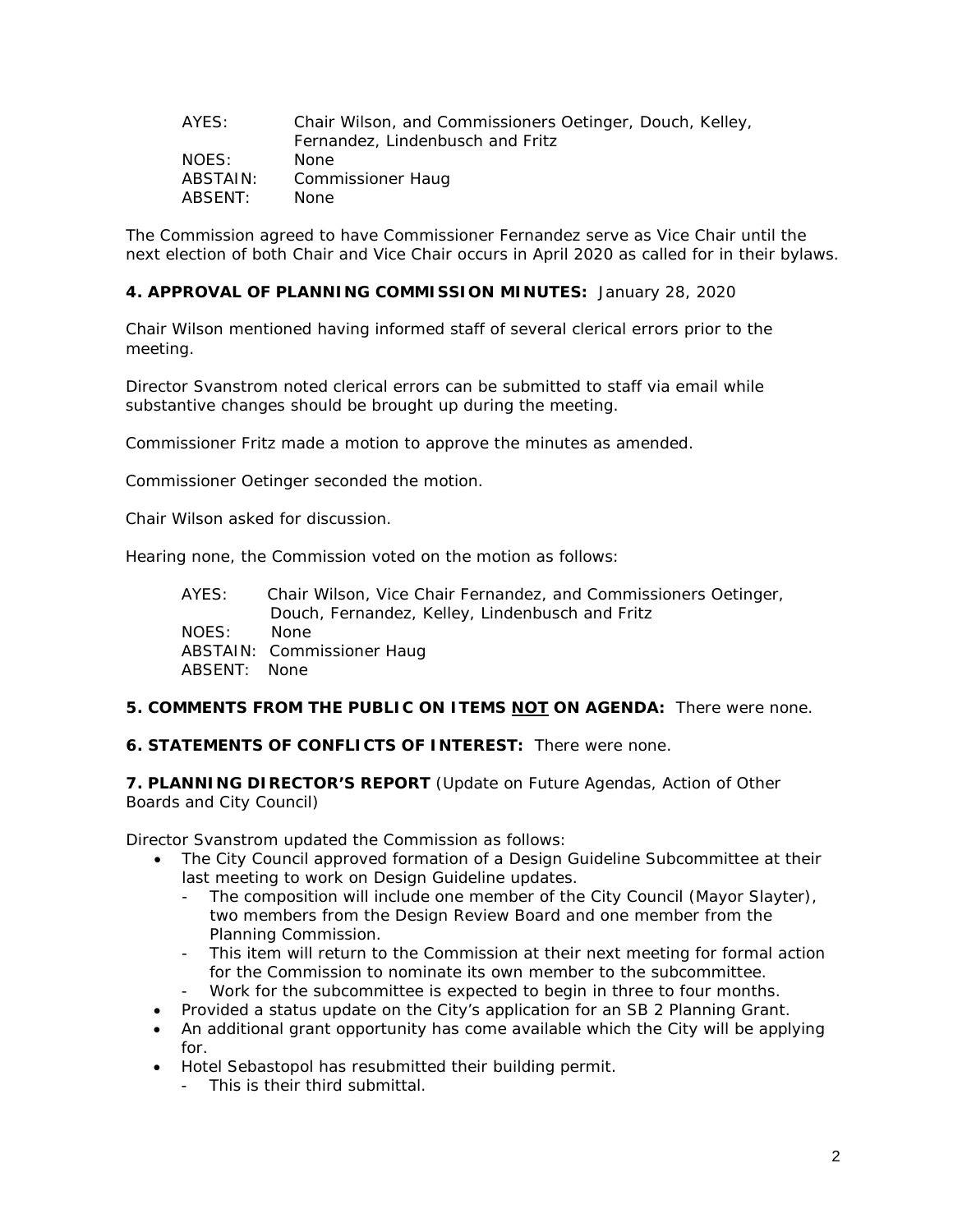- They are likely to miss their March 7, 2020 deadline for their Design Review expiration. At their meeting on March 3, the Council will consider a Time Extension request of their Design Review approval.
- The Commission approved a time extension of their Use Permit late last year which will be good until October 2020.
- The City Council is the approving body due to an appeal.
- Anticipates that their building permit will be issued in the Spring.

Commissioner Kelley asked for an update on the flood measures item for The Barlow that went before the Council.

Director Svanstrom responded:

- After the flood event in 2019, The Barlow was asked to revise their Flood Management Plan which they had been working on with the City's now retired Building Official, Glenn Schainblatt.
	- A floodplain consultant assisted with the revisions.
	- The revised Flood Management Plan was presented to the Council at their last meeting.
	- Their Flood Management Plan is an operational plan and the responsibility of The Barlow's.
	- The Barlow modified some of their operational triggers for when they would begin implementation to address the problems that arose last year.
	- Council approved their revised Plan.

Commissioner Kelley asked if the City has plans with regards to the Coronavirus outbreak and the spread of it.

Director Svanstrom responded:

- The City doesn't have specific plans.
- The City is about to embark on a Local Hazard Mitigation Plan (LHMP) process. Epidemics will be looked at as part of it.
- Sebastopol World Friends has postponed their upcoming trip to Japan due to Coronavirus.
- Can ask the Fire Chief as he oversees emergency operations.
- If an epidemic, the County's EOC would be heavily involved as they would be primary.

Vice Chair Fernandez asked if the liaison list had been finalized.

Director Svanstrom commented:

- The liaison list is used for when an item, either an appeal of a Commission decision or significant recommendation, goes to Council and a representative from the Commission would be asked to attend the meeting to answer questions or provide clarification if needed.
- If there are not scheduling conflicts it can be considered final.

Commissioner Kelley commented that she works on the Tuesday nights that she is not at Commission meetings which may make her ability to serve as a liaison impossible due to shift coverage issues.

Director Svanstrom noted the opportunity for the designated alternate or other volunteer to attend in her place if a conflict occurs.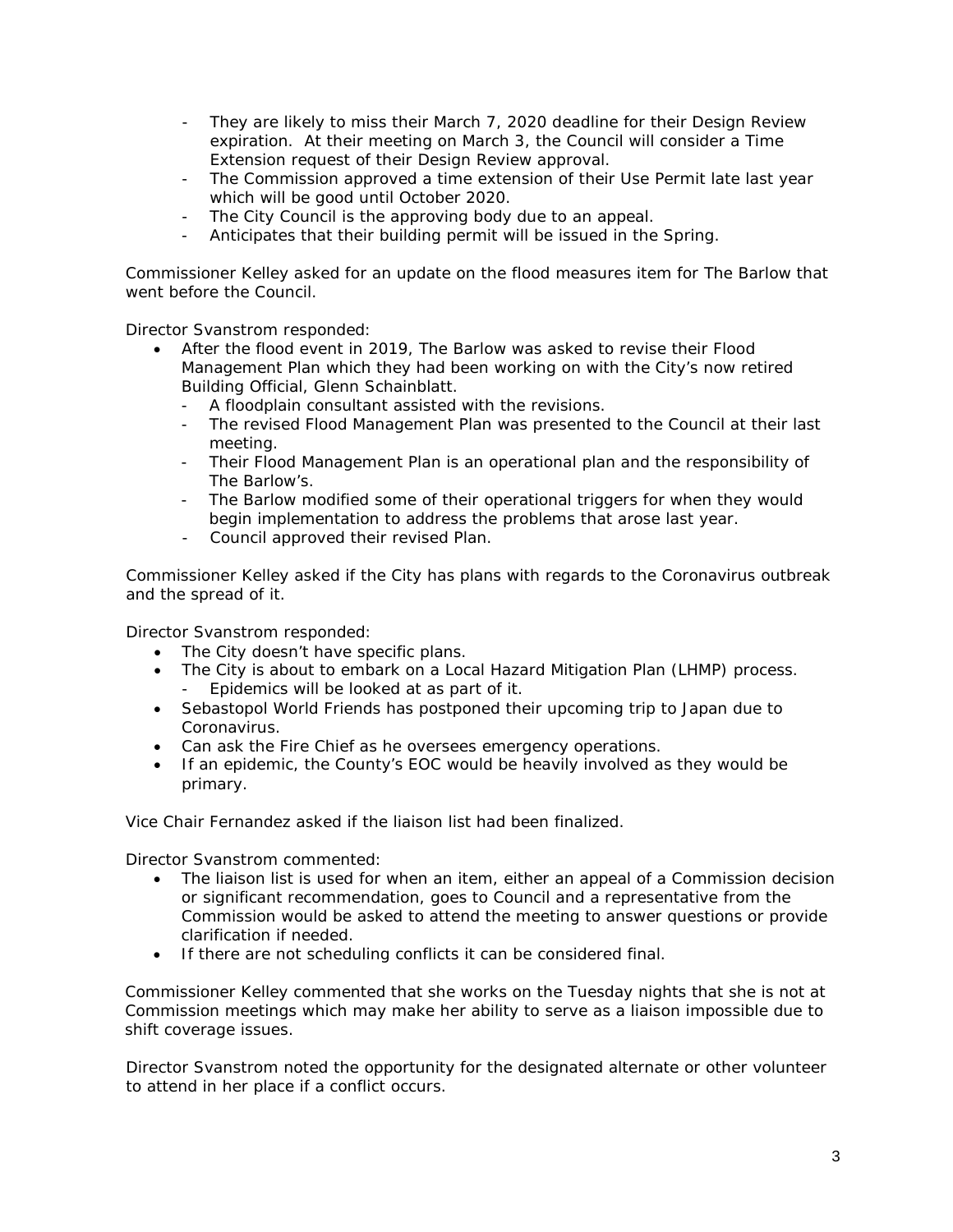# **8. CONSENT CALENDAR (PUBLIC HEARING IF REQUESTED):** None

### **9. PUBLIC HEARING:** None

## **10. DISCUSSION:**

# **A. Parks Funding Discussion**

Director Svanstrom presented the staff report.

The Commission asked questions of Director Svanstrom.

Director Svanstrom asked Marghe Mills-Thysen if she wished to speak.

Ms. Mills-Thysen commented:

- Serves on the Public Arts Committee.
- The Public Art Committee's working draft for the community sculpture garden was placed at the dais prior to the start of the meeting for members of the Commission.

Director Svanstrom provided a summary of the Public Arts Committee's concept for the community sculpture garden which is detailed more thoroughly in the handout.

Ms. Mills-Thysen concurred.

Ms. Mills-Thysen approached the podium and asked for questions on the draft proposal.

Commissioner Haug asked if landscaping is involved, or just concrete pads.

Ms. Mills-Thysen responded that initially it would be just the concrete pads, however, accessibility improvements would also be needed.

Commissioner Haug asked if specific art mediums were being looked at for this.

Ms. Mills-Thysen responded:

• The main emphasis is on durability, low- or no maintenance, and safety beyond a year.

Chair Wilson asked if the idea was that items would be replaced but that sculpture would always be there.

Ms. Mills-Thysen responded in the affirmative and commented:

- The Public Arts Committee normally commissions Public art pieces. Commissioned artwork is done by professional artists and there is a long vetting system.
- This proposal is different. The artwork in the community sculpture garden would be noncommissioned.
- The Public Arts Committee and City Council have approved two commissioned artwork projects in the past two years, both of which will hopefully be installed very soon.
- Noncommissioned artwork has popped up in various locations throughout town.
- The community sculpture garden would be a dedicated area where these noncommissioned artworks can be together, encouraged and maintained.
- The community sculpture garden will also become a place for people to gather to appreciate and enjoy this artwork.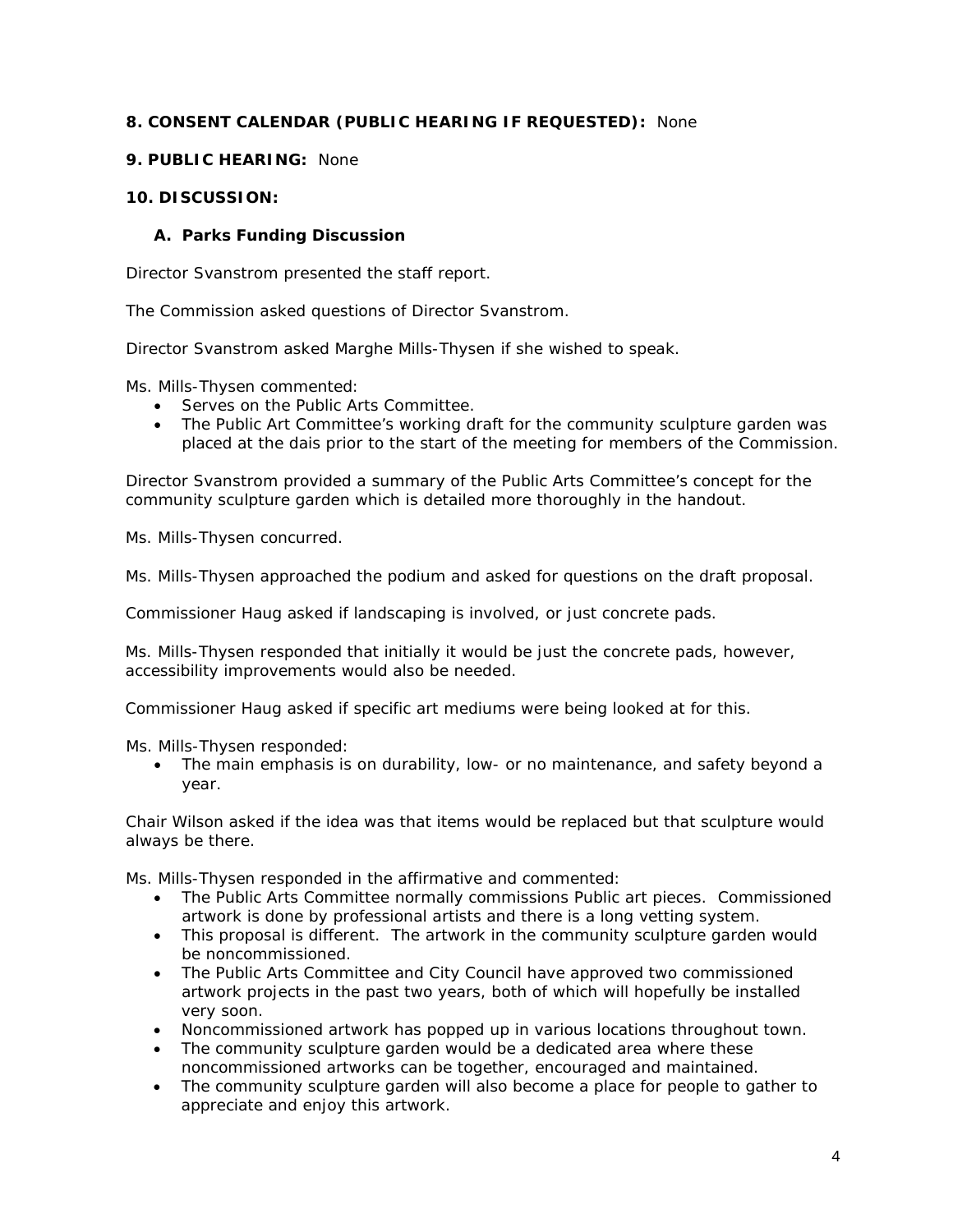Director Svanstrom outlined the proposed location for the community sculpture garden.

Commissioner Lindenbusch asked what the anticipated maintenance demands would be.

Ms. Mills-Thysen responded:

- The sculpture should be low- or no maintenance.
- The draft proposal asks the artist to maintain their own sculpture.
- The City would maintain the grounds.

Director Svanstrom added:

- The concrete pads would be poured in place and would require no maintenance.
- The grass walking areas are what would need to be maintained due to the additional foot traffic.

Ms. Mills-Thysen commented:

- The amount of funding allocated for the concrete pads is very low.
- This would provide the City with free sculpture in Ives Park and the artist a free place to display their artwork once they've been selected.
- Hearing no further questions and having no further comment to make she thanked the Commission for their time.

Chair Wilson thanked Ms. Mills-Thysen.

Director Svanstrom asked Wendy Trowbridge if she wished to speak.

Ms. Trowbridge of Laguna de Santa Rosa Foundation commented:

- The Laguna de Santa Rosa Foundation is excited for the opportunity to work with the City at Meadowlark Field.
- The Laguna de Santa Rosa Foundation has done work at Meadowlark Field in the past.
- There are some invasive species issues in Meadowlark Field which they want to make sure they control so they don't take over.
- In light of the City's ordinance about the use of herbicides, they want to use some innovative ways (including mowing, grazing with sheep and densely planting native species to try and out complete the invasive species) of controlling weeds.

Commissioner Haug asked Ms. Trowbridge to expound on their use of sheep for grazing.

Ms. Trowbridge responded:

- The Laguna de Santa Rosa Foundation works with a shepherd who rents sheep.
- They are currently doing work out at Balletto Field.
- The Balletto Field project is paid for by the County of Sonoma.
- It is unlikely that the Meadowlark Field project would cost the amount that Director Svanstrom (\$50,000.00) indicated in her report, the total cost should be well under that figure for the vegetation management and north trail.
- The \$50,000.00 figure is the worst-case scenario figure if they were to decide to do the whole project without getting any funding from the County of Sonoma.
- The more likely scenario would be in the \$20,000.00 per year range.
- Part of the match that the Laguna Foundation would bring to this project is the transport of the sheep since they'll already be in the field next door.
- In addition, through an internship program and other means they would bring volunteers.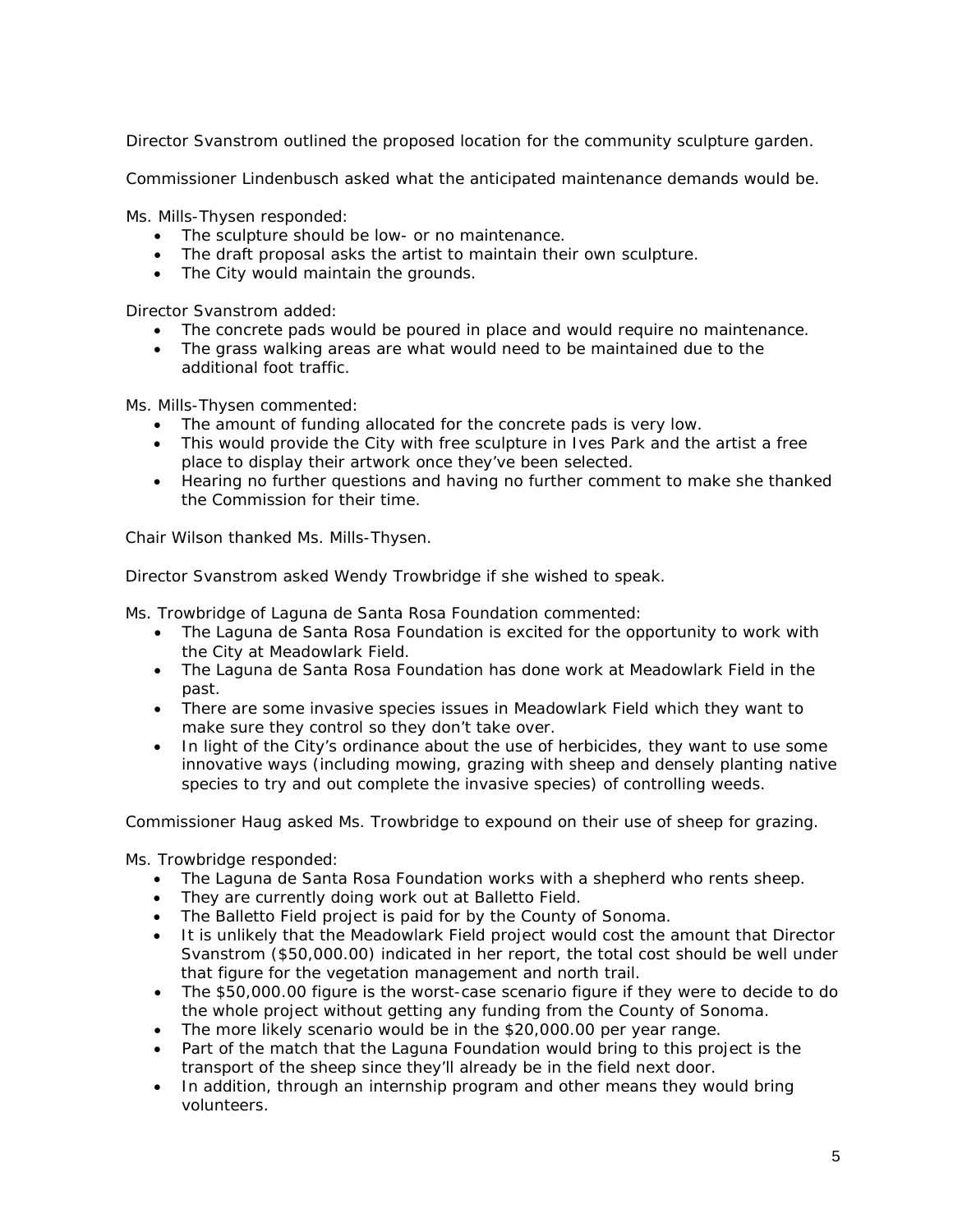Director Svanstrom commented:

- Balletto Field is just north of Meadowlark Field.
- Moving the sheep from Balletto Field to Meadowlark Field would be easy.
- Asked Ms. Trowbridge if they used sheep on the Americorps Trail by Zimpher.

Ms. Trowbridge responded:

- They did not use sheep in that area.
- Because they couldn't use herbicides, they used a weedwhacker to control the blackberry and it works really well as long as you stay on top of it.
- Believes a 5-year commitment is necessary.

Vice Chair Fernandez asked Ms. Trowbridge if there are other strategies to remove blackberry rather than just continually cutting it back.

Ms. Trowbridge responded:

- They have tried a bunch of things when it comes to the blackberry including digging to remove the root balls.
- What they have found is that the blackberry will eventually give up after being consistently cut back for two to three years.
- The idea for Meadowlark would be to cut back the giant mass of blackberry to allow the sheep to get in and graze.

Commissioner Haug asked if the grant would be disbursed all at once or over time.

Ms. Trowbridge responded:

- The details are still being worked out and spoke on potential scenarios.
- Looking at about \$290,000.00 over five years.
- The Grant, if awarded, would pay about \$145,000.00.
- The Laguna Foundation would bring \$40,000.00 to the table.
- This would need the City to bring about \$20,000.00 per year (over the course of five years).
- Director Svanstrom mentioned that the City already spends \$4,000.00 to \$5,000.00 per year which would be matched as well.
- The match is still being negotiated.

Commissioner Haug referred to a short extender trail from Hwy 12 to an area she indicated on a map and asked whether it could connect to Tomodachi Park.

Director Svanstrom referred to a map, explained how it could connect now and discussed potential connections.

Members of the Commission asked questions of staff and Ms. Trowbridge regarding other access-related issues at and around Highway 12, the Joe Rodota Trail and Tomodachi Park.

Commissioner Douch noted he supported staff's proposal and departed the meeting at 8:03 p.m. due to a Red Cross emergency.

Commissioner Haugh commented:

- Walked along Morris Street and had a very difficult time finding the entrance to the Americorps Trail.
- We have a lot of incredible community resources that are very hard to locate.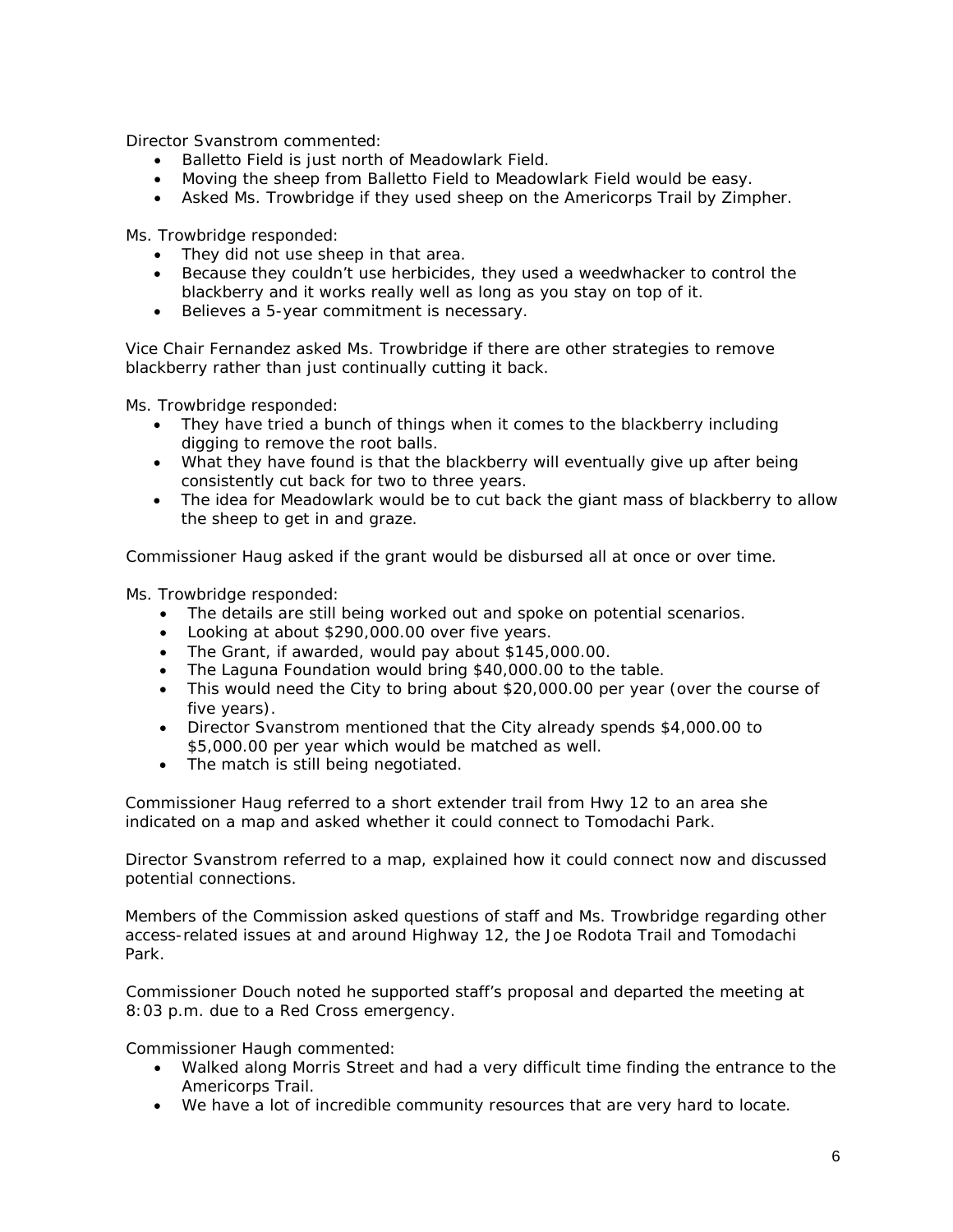- Morris Street should be a gateway to our parks.
- Suggested that there be key identifying features that welcome people into these incredible resources.

Ms. Trowbridge responded:

- That was called out as part of the Master Plan.
- There is a lot of signage that is mismatched.
- A lot of the mismatched signage has to do with various grants and their requirements.
- The Plan calls for more arches to emphasis entry points and for a unified look and feel in terms of signage for the Laguna.

Director Svanstrom added:

- The Ag + Open Space Americorps Trail Grant that the City is working on now to extend the Americorps Trail down to Highway 12 will have an arbor marking the entry at Highway 12 and at the entry off Morris and at the northern side.
- Agreed with Ms. Trowbridge on the wayfinding signage as well.

Ms. Trowbridge commented:

- The Laguna de Santa Rosa Foundation has been working on blackberry control on the Americorps Trail.
- The blackberry on the Americorps Trail made it feel very unsafe to her.
- The City has given the Laguna de Santa Rosa Foundation funds on a yearly basis to continue work on moving the blackberry back and create something where the Police Department can gain access with their vehicles due to the homeless encampment issues in the area.
- Things have improved since this work has been done.

Commissioner Haug asked if it would be possible to post 'No Parking' signs on the east side of Morris Street and place a wide bike lane there instead to make the area more inviting.

Director Svanstrom responded:

- One of the issues with that may be that there are businesses on both sides of Morris Street, and they do utilize those parking spaces.
- The area is zoned industrial on both sides of the street.
- There have not been thoughts about widening the sidewalk there as it meets specs and standards for that type of road.
- The idea of walking along the west side of the Laguna channel is where the Americorps Trail Extension Project came from.

Commissioner Haug commented:

- For many people and visitors who are not familiar with these trails, an open sightline along the Laguna with clear signage and entrance points would draw people in.
- Also, she has seen people jogging down the middle of Morris Street rather than using the sidewalk which leaves her with the impression that the sidewalk in that location is not inviting to them.
- There seems to be ample parking at The Barlow, Community Center and at the industrial complexes.

Chair Wilson thanked Ms. Trowbridge.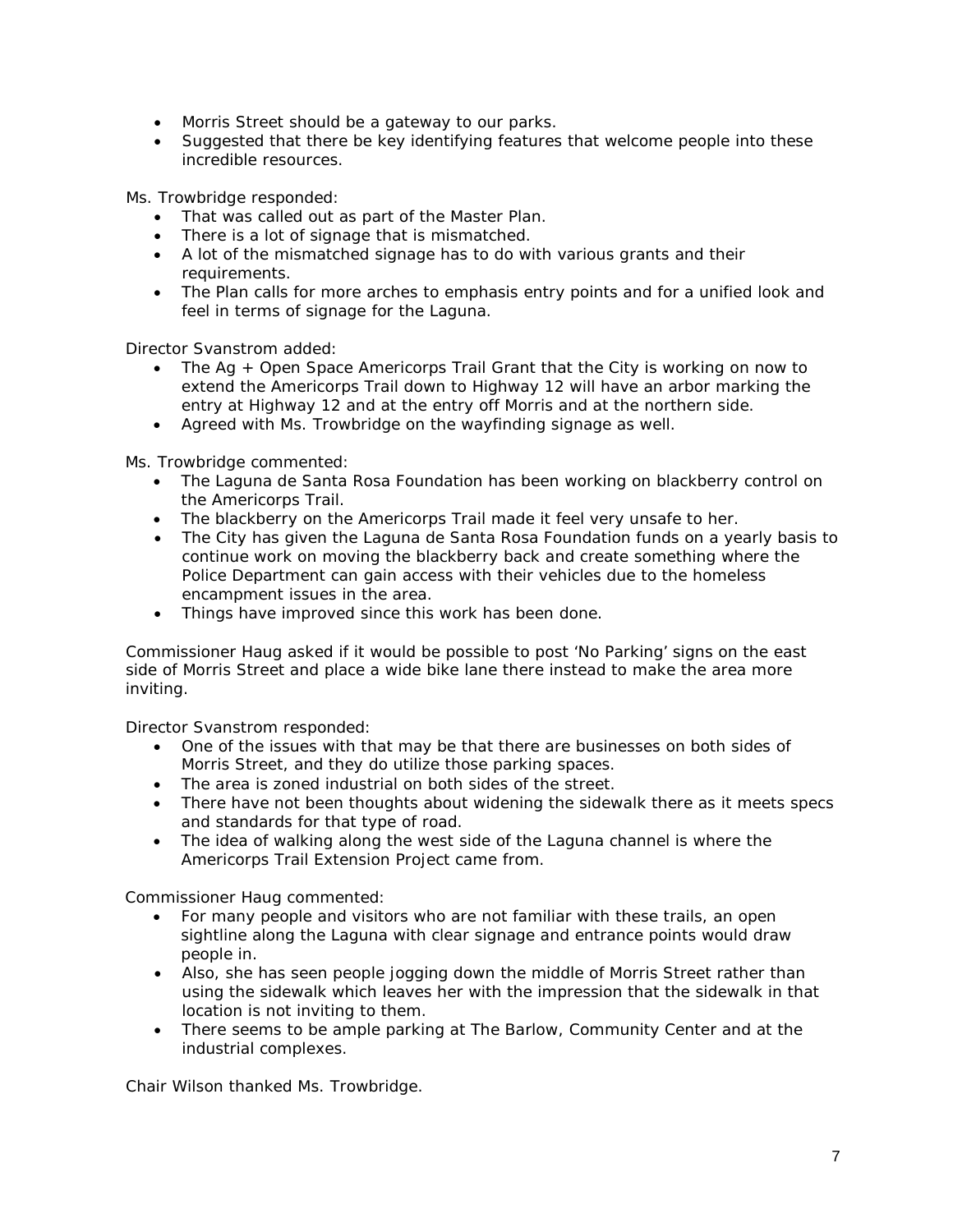Chair Wilson opened the public hearing.

Ms. Mills-Thysen commented:

- Asked Ms. Trowbridge if they had considered the use of goats in addition to sheep.
- Was a previous member of the Redwood Empire Dairy Goat Association.
- Goats are also rented out for grazing.
- Both could be used.

Director Svanstrom responded:

- As she understands it, based on past discussions with Ms. Trowbridge, the issue with goats is that they eat everything, including trees and the native plants that they are trying to restore.
- They have found sheep to be the most successful.

Ms. Trowbridge concurred.

Director Svanstrom commented that the trails would be open when the sheep are out grazing which could have the potential to become a fun community engagement and ecological education opportunity.

Hearing nothing further, Chair Wilson closed the public comment period.

Chair Wilson asked for comments from the Commission.

Chair Wilson asked if staff has discussed the placards on the little league fence with the folks at Sebastopol Little League.

Director Svanstrom responded:

- She had not although she recalled that her predecessor and other City staff had some time ago.
- The placards are an important part of their sponsorship and fundraising which allows them to keep costs down for the kids.
- Some smaller improvements that the Commission identified such as LED lighting upgrades, hedge removal, and painting some of the light standards from galvanized to black have been done out of the maintenance budget.

Chair Wilson commented:

- Encouraged additional discussion with Sebastopol Little League as the little league field comprises a large portion of Ives Park which is largely inaccessible to the public.
- In addition, the little league field is locked, and the agreement says it is supposed to be open.
- The Ives Park Master Plan never studied incorporating the little league field into the park itself.
	- The author of the Ives Park Master Plan considered it an existing condition and did not incorporate it.
- In favor of little league but is also in favor of a more robust vision for Ives Park which is currently quite cramped with the little league field being locked.
- Would like to see a vision for Ives Park that is greater than the existing area and perhaps even include the little league field somehow.
- Sebastopol has three other ball fields within town.
- Having a robust little league isn't inconsistent with having an improved Ives Park.
- There seems to be an unwillingness to study that issue.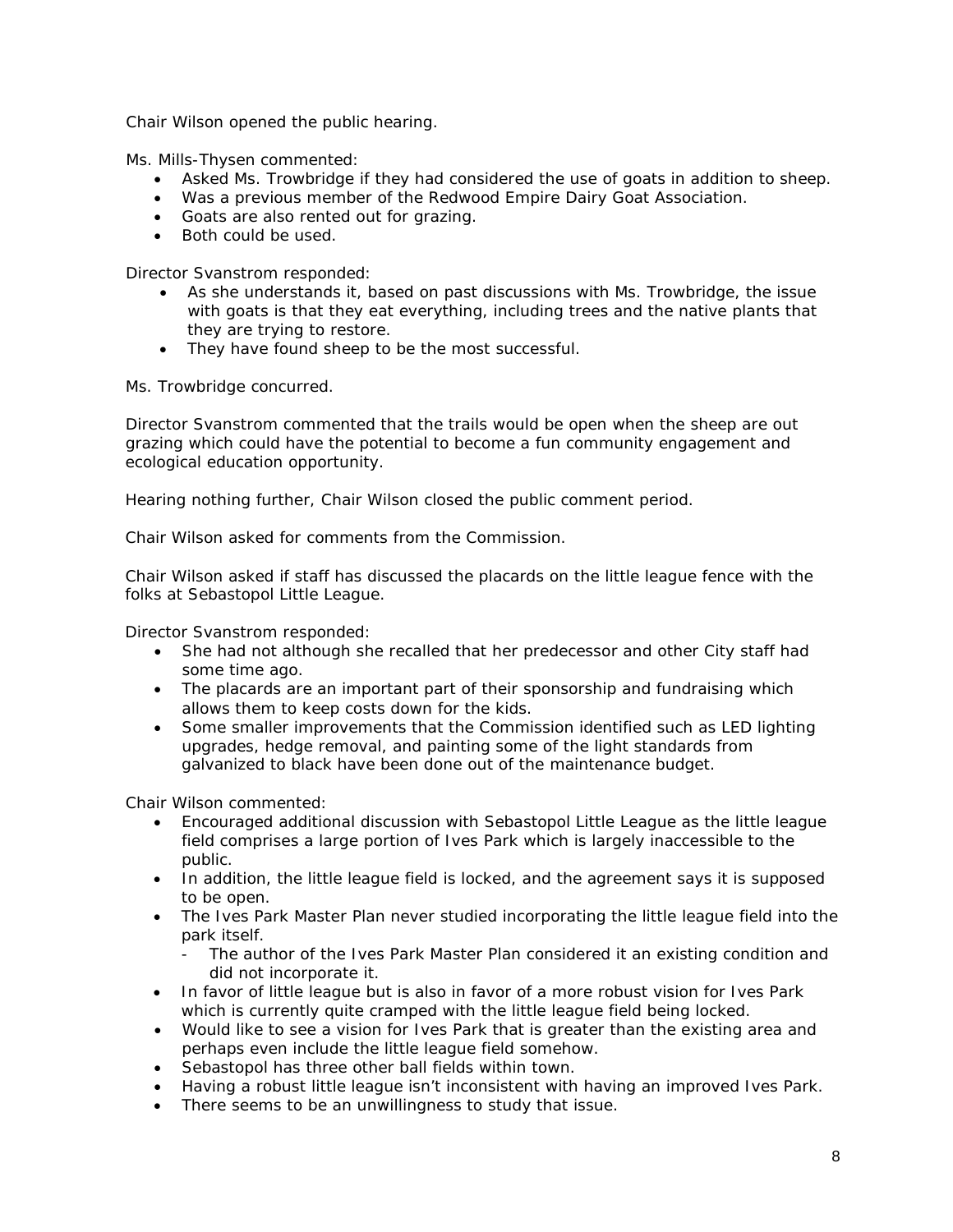Director Svanstrom responded:

- Recalls Chair Wilson having brought this issue up before.
- If there is consensus to look at revising the Master Plan to look at the issue of the Little League field or other issues, staff could bring it before Council to see if that is something that they'd be open to.
- The Chair and any member of the Commission can request that this item come back as a discussion item to see if this is something the Commission would want to make a recommendation to Council about.

Chair Wilson commented:

- The idea of using sheep is terrific.
- Not only is the Laguna area a park and recreational area, it is a big firebreak for the City as well.
- Keeping vegetation controlled is a terrific idea for a lot of reasons.

Vice Chair Fernandez commented:

- Has brought up before and hopes Sebastopol Little League will consider the use of see through signage so people can see in from the backside of the little league field.
	- When looking out from inside the little league field the signage itself would be visible.
- Asked if there was a sense of how the user fees stack up against the amount of resources that are needed when an event is held at a public park.

Director Svanstrom responded:

- The City is doing a User Fee Study and a Development Impact Fee Study.
- This is the first time in the City's history that a professional consultant has been hired to do this.
- The Development Impact Fee is expected to come to the Commission in April as a discussion item before it goes to Council as a discussion item before is goes for formal hearing.
- The User Fee component of it related to park fees is something she is planning on bringing to the Commission as a discussion item.
- The fees we charge are not full cost recovery in terms of recouping the various costs.
- The City also sponsors events and waives certain fees.
- The professional User Fee Study will look at what the actual costs are versus the fees.
- It is up to the City to set the policy in terms of full cost recovery or not.
- There are different ways to structure fees which the professional will be looking at.
- The study will be coming to the Commission soon.

Vice Chair Fernandez commented:

- Interested in knowing about the maintenance that is required for the various parks, trails, and other areas in town.
	- This would include resources required, how much are they maintained, if there are a lack of resources to maintain them, costs, etc.
- Asked for an update on the Luther Burbank Gold Ridge Experiment Farm in terms of any needs it may have.

Director Svanstrom responded:

• One of the needs is the restroom which has already been funded.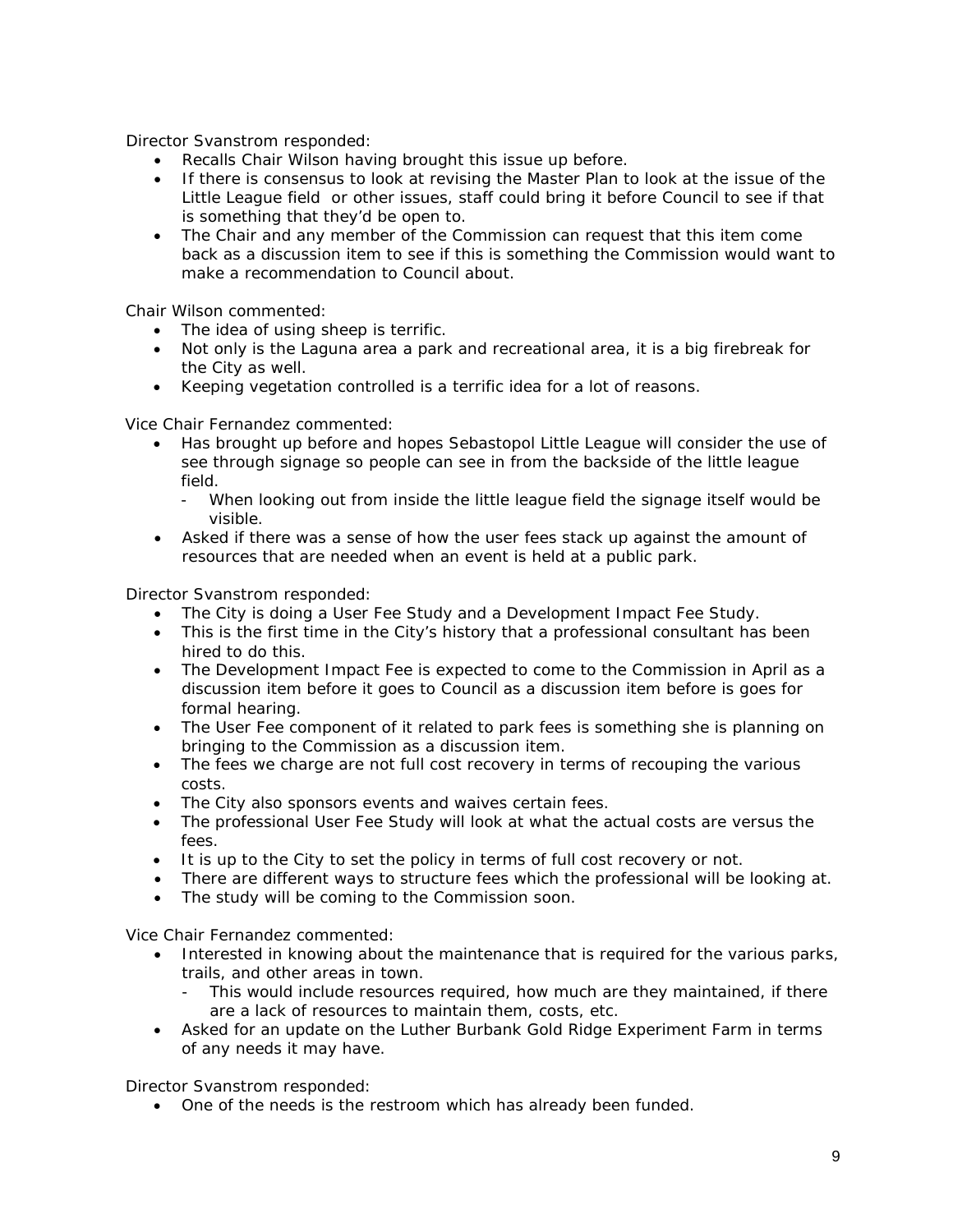- Has not looked at it closely in terms of additional needs it may have.
- Can follow up to see what needs they have.

Vice Chair Fernandez asked Director Svanstrom about the process for updating the signage at Spooner Park.

Director Svanstrom responded that the City doesn't have a specific policy on that issue although it has been identified as a need.

Vice Chair Fernandez asked about the idea of removing or reducing the amount of perimeter parking at the Plaza to allow for enlargement of the Plaza, in particular he asked if there would be a surplus of parking once Hotel Sebastopol is constructed.

Director Svanstrom responded:

- Parking for Hotel Sebastopol would be at Brown Street and Depot Street and their parking lot will not be open to the public.
- The street parking along Main Street fronting the hotel project is not proposed to change.
- There will be some parking along Depot Street.

Vice Chair Fernandez asked about the use of the portion of the parking lot that belongs to the City in between the cinema and across the street from Whole Foods.

Director Svanstrom responded that she could look into that.

Commissioner Haug, Chair Fritz and Director Svanstrom discussed funding and potential grant opportunities for the Ives Park Master Plan.

Commissioner Haug commented:

- It looks like the total funding for the parks for the next ten years is about \$1.2 million dollars at the low end and about \$2 million dollars at the high end.
- Incoming revenues are expected to be about \$90,000.00 from Measure M and then another \$50,000.00 from impact fees which would be approximately \$130,000.00 annually.
- In this case, the ten-year total for revenue will be approximately \$1.3 million dollars.
- \$100,000.00 will need to be subtracted from that total for the \$20,000.00 per year Laguna commitment.
- Because the Ives Park Master Plan is in the range of \$4 to 5 million there needs to be prioritization in terms of what could be completed given the limited financial resources.
- For the Ives Park Master Plan, naturalization of the creek has an approximate cost of \$1 million which is over 80% of the total budget.
- Asked about grant funding.

Commissioner Fritz commented that having a design allows the City to apply for grant funds.

Director Svanstrom responded:

- Concurred with Commissioner Fritz.
- Believes naturalization of the creek at Ives Park would be pretty well positioned for a number of grants.
- Creek naturalization is a best practice that people are doing.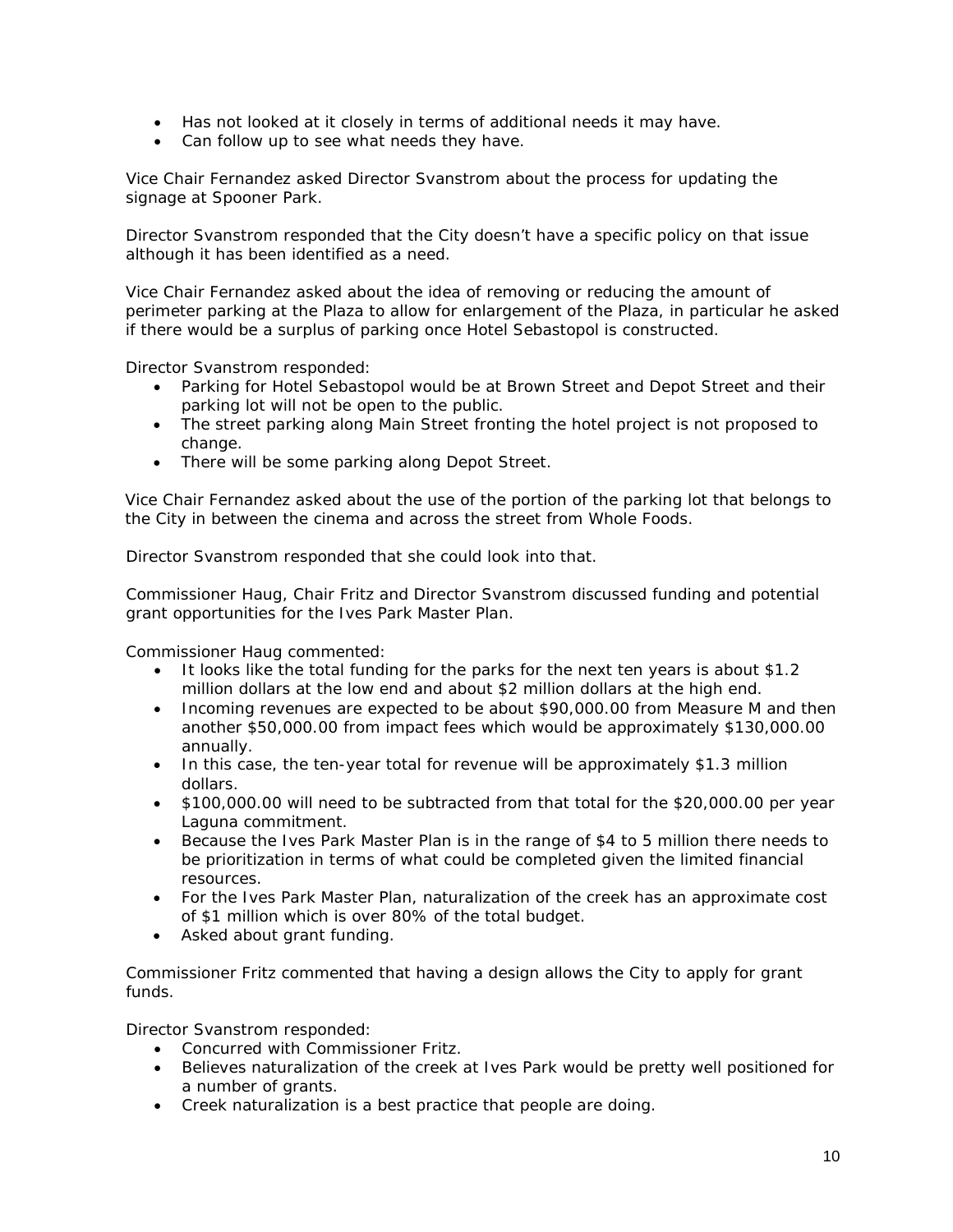- It is hard to estimate what the City's costs would be after grant funding for creek naturalization because the City hasn't done the study to see what the exact cost would be to naturalize the creek at this point. That is why staff recommending that step be done within the next year or so.
- Reiterated her expectation that a lot of outside funding can be obtained for creek naturalization.

Commissioner Haug commented:

- Having a crosswalk at Willow Street and Jewell Avenue would immediately improve the park experience for its users.
- The crosswalk on Willow Street that leads to a dead end rather than leading to the steps to the pool would also improve the park experience for its users.
- Dislikes the chain link fence that is used at Ives Park.
- Replacing the chain link fence with wood would yield immediate public benefit.
- Due to the financial constraints, creek naturalization seems like a low priority.
- The City's park budget is quite small to manage the various park areas that we have here.
- Our parks are amazing community assets.
- The projects that the City funds should relate to what will benefit the general public the most.

Chair Wilson asked if the chain link fence would remain once the creek is naturalized.

Director Svanstrom responded that the concept would be to naturalize the creek so that the fencing can be removed.

Chair Wilson commented:

- Commissioner Haug raised several good points about Ives Park.
- Requested that discussion of Ives Park come back to the Commission as its own agenda item within the next month or two.
- Has issues with the Ives Park Master Plan.
- Funding is an obvious issue.

Director Svanstrom responded in the affirmative.

Vice Chair Fernandez commented:

• Considerations such as repairs when the Master Plan calls for replacement or removal, etc. are also important to keep in mind.

Director Svanstrom responded:

- Concurred with Vice Chair Fernandez on that being an important part of the conversation.
- Fencing is about \$10 per linear foot.
- The fencing can be replaced without naturalizing the creek, but it cannot be removed altogether.

Chair Wilson commented:

- Spoke on the City of Santa Rosa's Prince Memorial Greenway and suggested that staff reach out to them on their process in terms of grants, etc.
- Believes there are a lot more grants available for opening waterways.
- Reiterated his request for a specific agenda item to continue their discussion of Ives Park within the next month or two.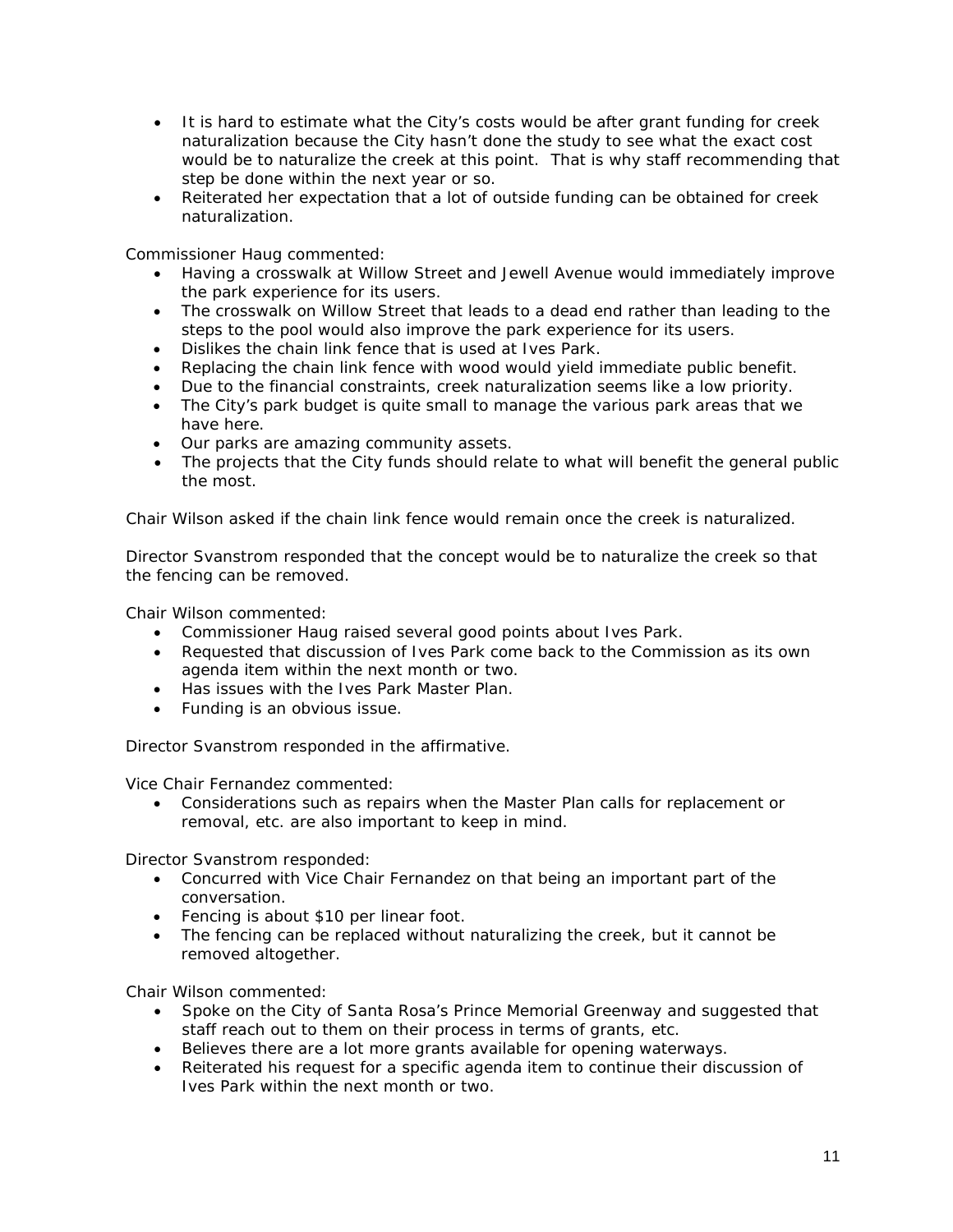- It's important to have a realistic and broad vision for these parks, especially Ives Park.
- It is good to have a Master Plan and then to phase it realistically.
- Optimistic on funding prospects.
- It sounds like Commissioner Haug doesn't think that naturalizing the creek would be money well spent.
- The Commission should discuss this further.

Commissioner Haug responded that it's not about money being well spent, it's about actually having the money to spend.

Chair Wilson suggested that the Commission meet at Ives Park and take a tour to discuss this as part of a regular agenda.

Commissioner Fritz recalled the Commission having previously taken a walking tour of Ives Park with the former Planning Director and current Superintendent of Public Works to discuss this matter and noted that several members of the Commission have come and gone since that time. He added that it would be good to do it again with the members who were not involved before as well as the current Planning Director.

Director Svanstrom responded in the affirmative and commented that timing for that would most likely be in April or later.

Commissioner Fritz commented:

- Likes the idea of spending a good portion of the money on Ives Park because it is very needed.
- The chain link fence at Ives Park bothers him as well.
- There is a locked gate to a nice lawn area at Ives Park which he has been asking about for years.
	- The response he has received from the City Manager/City Attorney is that the City's liability insurance policy doesn't allow it to be unlocked because it floods in the wintertime which doesn't make sense because the Laguna floods a lot more and it's not fenced in.
	- Would love to be able to open that gate so people can sit by the creek and enjoy a picnic.
- Loves the idea of the connection to Meadowlark Field from Highway 12.

Commissioner Lindenbusch commented:

- Our User Fees seem very low, especially given that it includes the use of Cityowned property like the Community Center and the Garzot Community Building in Libby Park.
- The Garzot Community Building in Libby Park is extremely underutilized.
- Wants to support the Community Center in the ways they need to have a functioning website to better communicate events and facilitate an increase in space rental, thereby increasing revenue.
- The City's website, in terms of how it presents parks could be improved, including varied use of graphics. Currently, one image is used on multiple pages.
- Suggested relying on community engagement strategies to reach out to photographers in our community who have taken some astounding photographs to be able to better represent our city.
- The City should have a conversation with the Chamber of Commerce about how they represent our parks as well.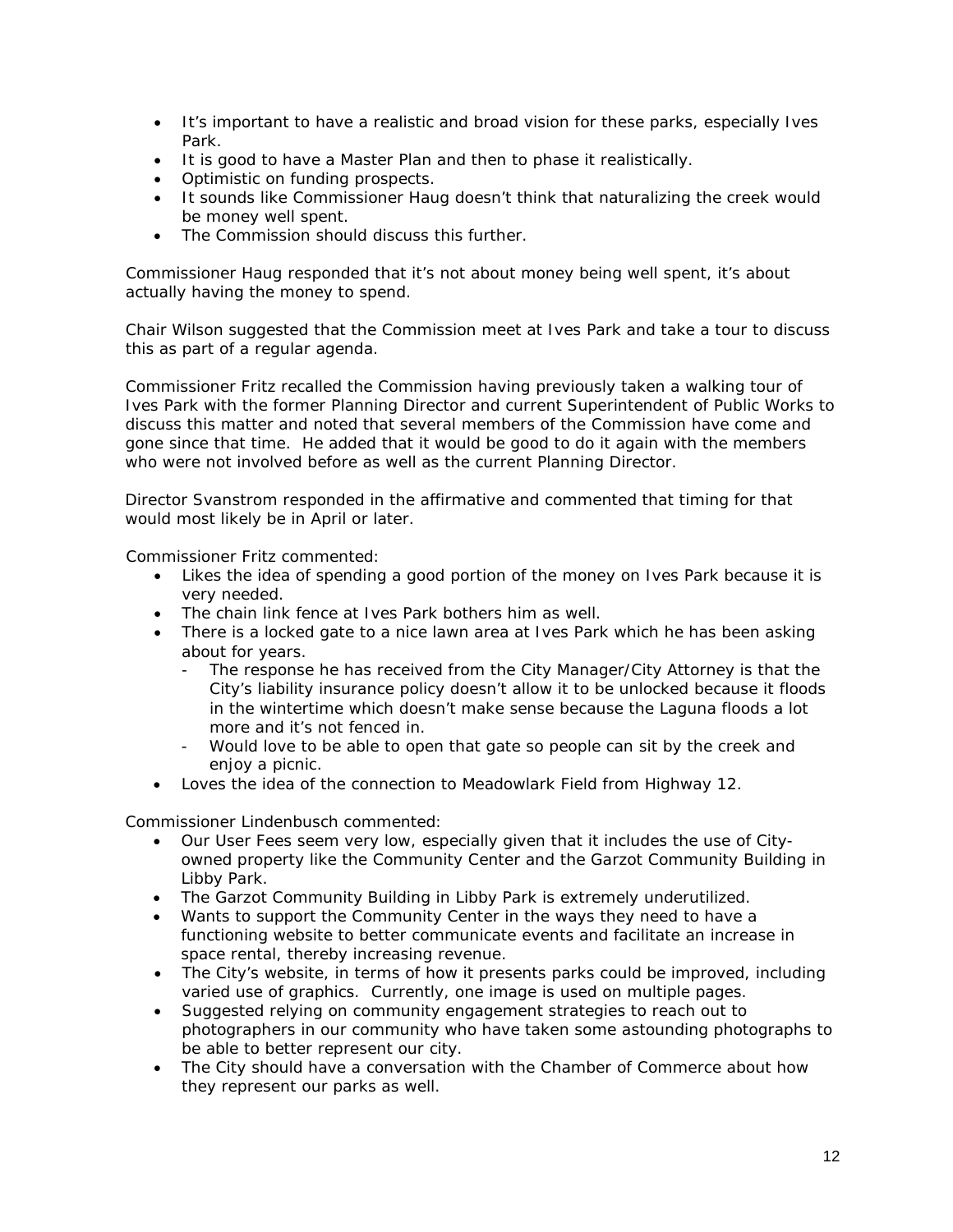- While there may not always be a clear mechanism for doing so, it's good to make sure that everybody's on the same page.
- Representing our parks more effectively could lead to increased usage and revenue.
- As somebody who was recently appointed to the Planning Commission, he did not realize that he would also be serving as a Parks Commissioner.
	- That should be added to the formal description of the Planning Commission to help people understand what they're signing up for.
	- More importantly, the City website should be amended so Sebastopol residents can know who to talk to about parks. The City website currently lists the contact information for the Public Works Department, which isn't always who residents need to contact.
- The City could better advertise that our plaza is the, 'Mario Savio Free Speech Plaza'.
- While not popular amongst all, it may be a good idea to think about metered parking in the Mario Savio Free Speech Plaza, due to the substantial amount of nearby free parking downtown.
- Because the City doesn't have adequate revenue to support implementation of a Master Plan for a park as important as Ives, the City needs to be thinking about revenue sources.
- An urgent recommendation he would give to the Council for funding our parks, after learning more about impact fees, would be to build some housing.
- The Council should look into the urgent priority of building housing, not just to improve housing in the midst of a crisis for our region, but also for the positive impact it can have on our parks.
- Communications are important for expanding revenue and also for expanding interest in our parks.

Director Svanstrom asked for a consensus from the Commission on this item as presented as it will be moving on to the Budget Subcommittee next.

Chair Wilson expressed being agreeable to it as presented.

Members of the Commission concurred.

Director Svanstrom asked the Commission if they had any additional priorities that they could think of at this time that were not identified in the staff report, she noted that the Commission could email her with any they may have outside of this meeting.

Hearing nothing further, Chair Wilson concluded discussion of this matter.

### **11. WRITTEN COMMUNICATIONS:** None

**12. ADJOURNMENT:** Chair Wilson adjourned the meeting at 8:50 p.m. The next regularly scheduled Planning Commission meeting will take place on Tuesday, March 10, 2020, at 7:00 p.m. at the Sebastopol Youth Annex, 425 Morris Street, Sebastopol, CA 95472.

Respectfully Submitted By: